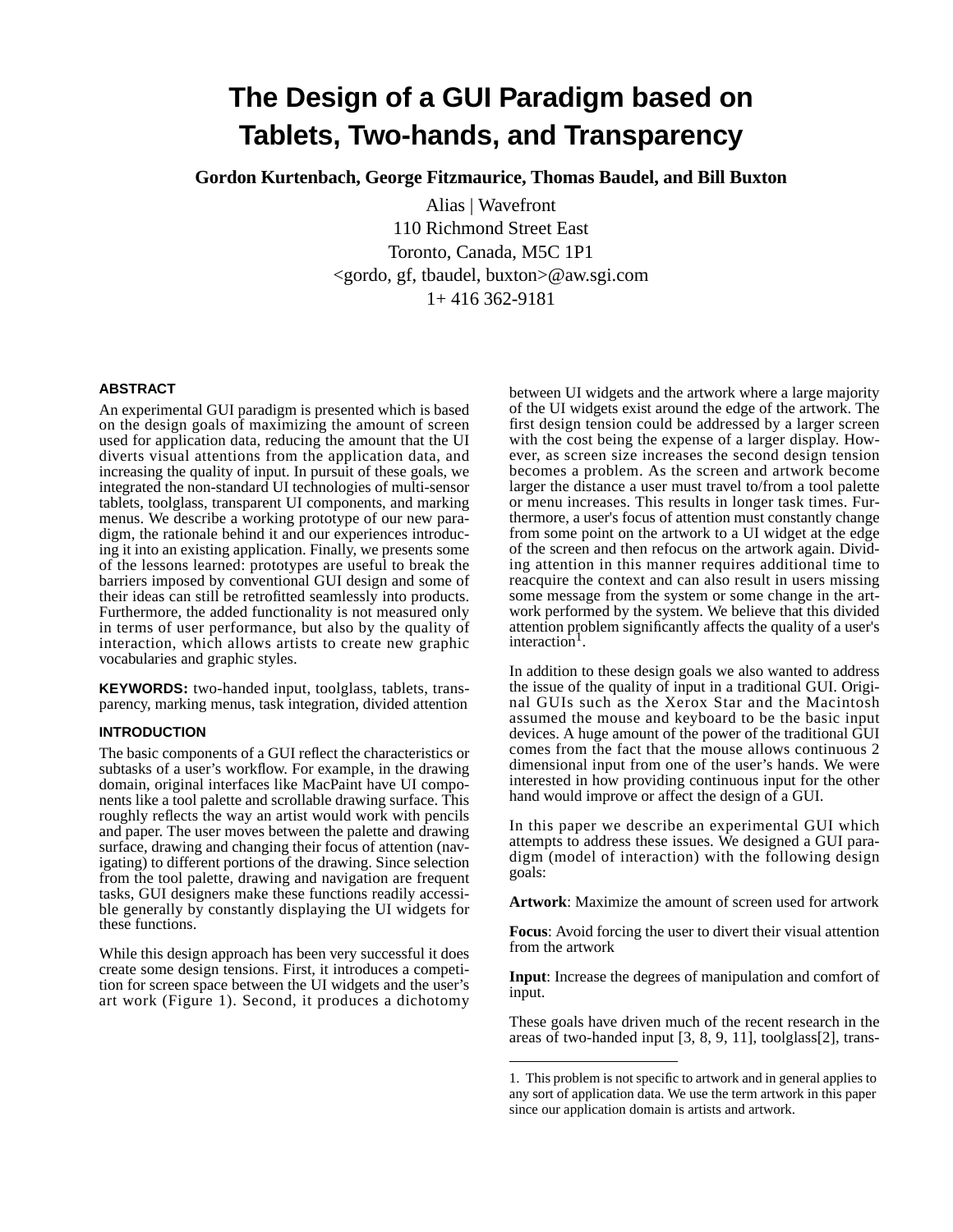

Figure 1: A popular word processor with most toolbars turned on (this is the default configuration). Note that only nine lines of text can be displayed on a 800x600 screen.

parency[7], marking menus[10], graspable UI [5] and multi-sensor tablets. The work described in this paper is a first attempt to integrate this research into single (albeit prototype) application.

For the remainder of this paper we describe and analyze our prototype GUI called T3. This name is derived from the fact that the three major technologies used in our system start with the letter "T" (tablets, two-hands, and transparency) and thus we refer to our system as T3. We provide an overview of the prototype's application functionality and discuss how the combination of the technologies and design concepts contribute to our three design goals. We conclude the paper by describing our experiences introducing the paradigm into a full-featured professional graphics application.

# **THE APPLICATION**

T3 allows simple 2D graphics to be created and edited such as circles, rectangles, triangles and polylines. Figure 2 shows the screen of T3 and some simple graphics. Our goal was not to produce a full featured drawing program but rather to provide enough functions to "outline" the experimental paradigm. Many standard GUI features such as object handles and a multiple selections mechanism were left out. There were two rationales for leaving out some obvious features. For some features, like selection handles, we saw no problem using current GUI paradigms. For other features, however, it wasn't clear how to fit them into the paradigm. These were left for future research. These issues will be further discussed in the following sections.

# **INPUT DEVICES**

Our prototype uses Wacom digitizing tablets and customized input devices to satisfy our design goals while at the same time respecting practicalities for the end user (in terms of cost, accuracy, and avoiding intrusive/immersive solutions). The use of tablets has many design benefits including: minimizes the onset of fatigue by allowing hand and arms to operate and rest on the desk surface, minimal device interference from working environment, familiar and robust technology which is capable of small, wireless, batteryless devices, and finally the ability to sense more than one sensor on a tablet. These properties will be discussed in the following sections.

*One Button Rotation-Sensitive Pucks and Tablets*. We chose to use two customized Wacom puck devices (one per hand) for our input devices which contributes to our Input design goal. The input devices used are shown in Figure 3. The pucks used on both tablets sense both x and y position



Figure 2: A screen shot of the prototype of the T3 paradigm. All com-mands are located in the toolglass which is show overlapping some simple artwork. The cursor to the right of the toolglass. The screen resolution is 1280x1040.

and rotation. While Figure 3 shows two tablets, ideally, we would have liked to use a single tablet but this was not technically possible without sacrificing sensing rotation.

Although the pucks we used for T3 have four buttons on each we decided our paradigm would be based on a single button on each puck. We choose this simplification because it makes explaining and learning the fundamental mapping of input device states to function simple. Using two buttons results in only four different possible combinations of button state. The intention was that a limited number of button states would allow a user to quickly try all combinations when exploring the interface. If we had used two buttons on each puck this would have resulted in sixteen states. In this case, learning and trying all combinations of buttons would take a long time.

As mentioned previously, T3's pucks also sense rotation. We chose to sense this degree of freedom for several reasons. First, two dimensional rotation of artwork and objects in the artwork was a very desirable function. Second, the hand grasp required to hold a puck affords rotation.

Another motivation for choosing one button per hand was that we wanted it to be possible to substitute a stylus for the



Figure 3: The input devices in T3. Two tablets with two rotation sensing pucks. A pen shown on the right can also be used instead of a puck. Just above the pen is a device called a "flipbrick."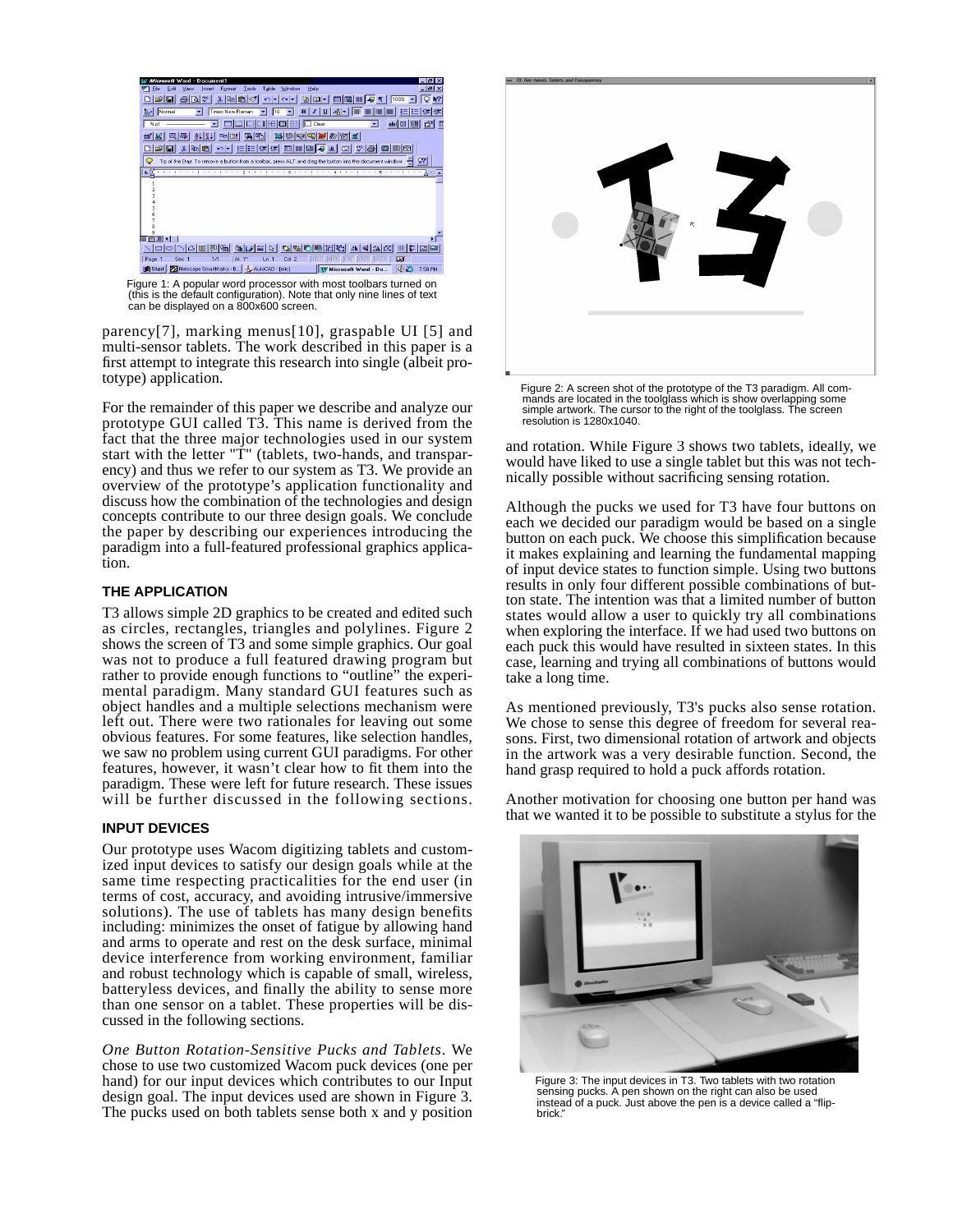dominant hand puck. In this situation, pressure on the stylus tip triggers the button press function. A stylus is especially effective if the artist is performing a freehand drawing. Thus in T3, if the artist desires they can remove the dominant hand puck from the tablet and replace it with an stylus. Note that technically, a stylus can be built to sense rotation, but doing this was beyond the resources of our project.

*Fundamental Input Device Mappings* For every interaction in the application we try to utilize two-handed techniques which reflect how analogous tasks are perform in the everyday world. The roles of the two hands reflect the asymmetric dominant/non-dominant (D/ND) roles of our hands characterized by Guiard [6]. This will be discussed in more detail later. First we describe how the input devices control the interface.

Each puck has one button and this results in four binary states which map to four general behaviors:

*00*: No buttons pressed: D puck moves cursor, ND puck moves a toolglass palette.

*01*: D button pressed only: as in current GUIs the cursor drags objects or carries out the function of the current tool.

*10*: ND button pressed only: the artwork pans according to the movement of the non-dominate puck.

*11*: Both buttons pressed: the artwork zooms in/out according to the movement of the pucks relative to one another. The metaphor is stretching the artwork by pulling it apart by grabbing two locations. (zooming out is compressing the artwork by pushing the two locations together).

Sensing rotation allows addition functions simultaneously in each of these states:

*00*: No buttons pressed: The cursor and toolglass rotate according to the rotation of the pucks.

*01*: D button pressed only: object being dragged can be simultaneously rotate about the drag point. The current tool can utilize the rotation as a tool parameter.

*10*: ND button pressed only: rotating the ND puck rotates the artwork about the center of the drag point.

*11*: Both buttons pressed: puck rotation not used.

## **UI WIDGETS**

In contrast to most traditional GUI designs, we have no statically displayed user interface control widgets. This means we do not have scrollbars or a menu bar. The net result is we are able to maximize the display space for artwork instead of using the space for control widgets. In replacement, we have a single, mobile tool palette based on the toolglass design [2].

#### **ToolGlass**

As mentioned previously, when the ND button is not pressed a ToolGlass tracks the ND puck. In effect a user has a toolglass "in their hand" when they are not orienting the artwork.

*Moving the ToolGlass.* Having the ToolGlass follow the ND puck by in this manner contributes to our Input design goal. Because humans are very skilled at having the one hand follow or stay close by the other hand, this skill transfers very effectively in T3. It is very easy to keep the ToolGlass always close to the cursor (which is being controlled by the D puck). An artist does not have to constantly "pick-up, move, and put-down" the tool palette as required by traditional floating tool palettes.

Having the ToolGlass constantly track the ND puck also contributes to our Artwork and Focus design goals. The ToolGlass can easily be moved away so it does not interfere with the artist viewing the artwork, thus in effect maximizing the artwork. Since the user can move the ToolGlass without having to look at it, focus on the artwork can also be maintained.

#### **Transparency**

One of the key features of the toolglass paradigm is the ability to "click thru" toolglass button (for example, an object's color can be changed by clicking the cursor over the red color button when the cursor is also over the object). "Clicking thru" requires the "click thru" types of buttons in a ToolGlass to be transparent (since it is important to see what the click thru will be applied to). T3's ToolGlass is transparent for this reason. However, transparency also contributes to the Artwork and Focus goals. Since the Tool-Glass is transparent, even when it is over the artwork, some of the artwork under the toolglass is still visible. This in turn contributes to the Focus design goal since even if the toolglass is covering the desired area of focus in the artwork the user can still maintain their focus because some of the artwork is still visible beneath the ToolGlass.

Transparency is not only used in the Toolglass, but also for prototype shapes, and the click-hold cursor, described in the next sections.

## **CREATING AND EDITING OBJECTS**

Objects are created in T3 using a two-handed technique we call "two handed stretchies" which works as follows. The artist moves the cursor over the ToolGlass button for the desired object type (for example, the rectangle object in the ToolGlass in Figure 4). The D button is then pressed. The system immediately hides the ToolGlass. When the artist drags the D puck a rectangle is swept out in the conventional way, from the corner. Since the ND hand is free (the toolglass being hidden), we can use it in the transaction, as well. Thus, moving the ND puck stretches the rectangle from the corner diagonally opposite to the corner which is attached to the D puck. In effect, the artist has a hold of both corners of the rectangle and this allows them to translate, rotate and scale all at the same time. When the D button is released, the object is created and "dropped" on top of the artwork. Lines, circles and rectangles can be created with this technique.



Figure 4: Close up a toolglass palette and cursor in T3.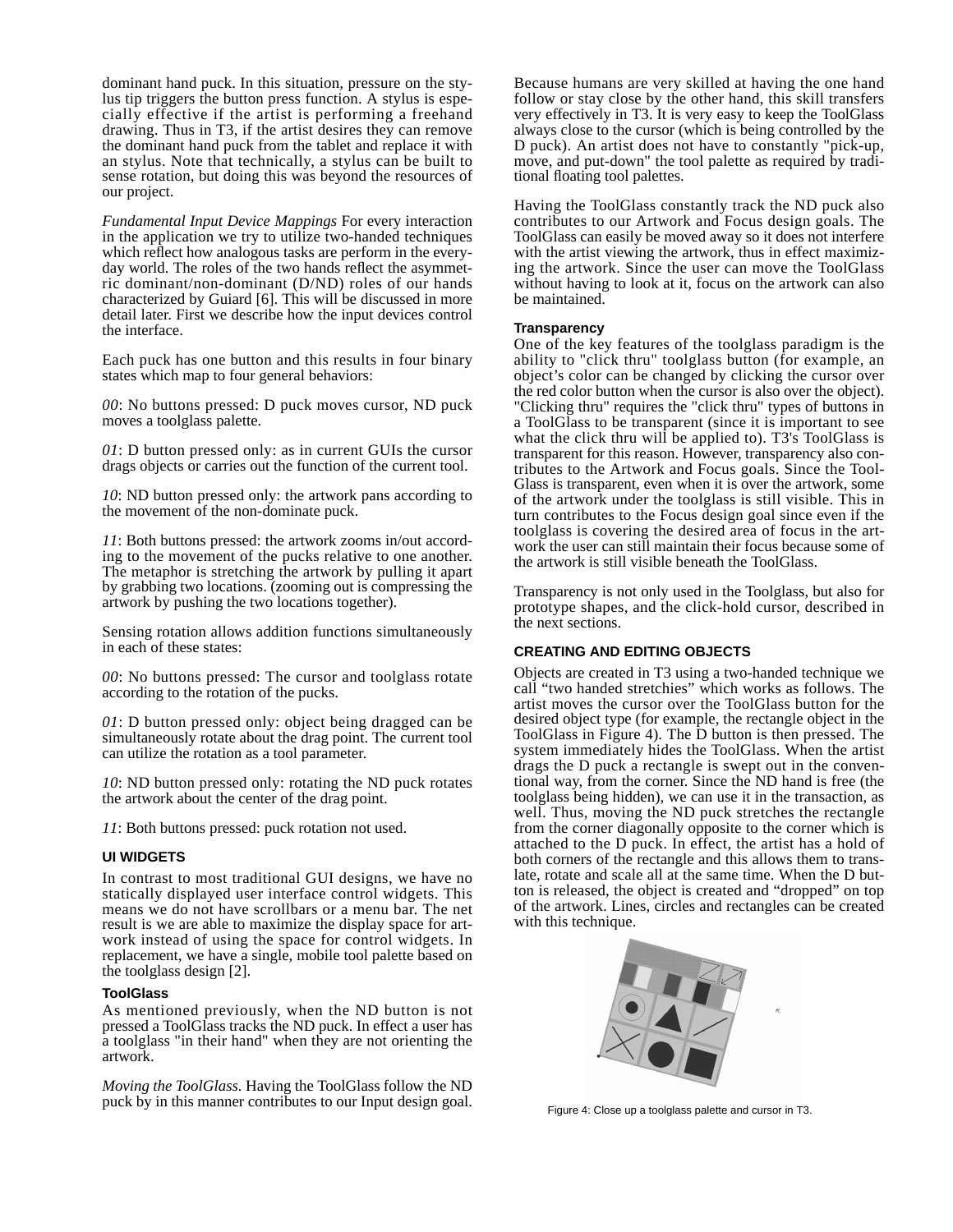Two-handed Stretchies contribute to the Input design goal by providing simultaneous control of translation, scale and rotation of an object. Tasks like positioning and scaling a circle to fit inside a box are substantially easier when controlling both properties simultaneously. We have also found the it allows artist to explore different placements, sizes and rotations of objects more easily.

The two handed stretch interaction also supports our Artwork goal. First, hiding the ToolGlass while the artist is stretching the object helps display more artwork and allows the artist to position an object without the ToolGlass interfering with the overall appearance of the art. Second, when an object is being created (before the artist releases the D button) the object is transparent (when the button is released the object is created in the current color). Like the use of transparency in the ToolGlass, transparent prototypes contribute to our Artwork goal.

*Moving Artwork Objects*. In T3 the D puck also senses rotation. This allows us to extend the GUI concept of dragging. Not only can objects be translated in two dimensions but they can simultaneously be rotated. Furthermore, the pivot point of the rotation is defined by the point at which the drag started. Because this mapping corresponds so closely to everyday manipulation of objects, adding three addition parameters to dragging (rotation angle and x, y rotation point) is almost instantly learned. We believe that no longer having to break these operations into discrete steps (move, specific pivot point, and rotate) contributes to our Input goal and reflects the notion of phrasing and chunking interactions [4].

Our Artwork and Focus goals are also contributed to by this design. In particular, rotation and setting the pivot point require no graphical objects, so screen space for artwork is conserved and in turn focus on the artwork is maintained since the user does not have to go to a graphical widget or menu item to invoked these functions.

## **COMMAND EXECUTION**

In T3 we were concerned about supporting applications with many functions. For example, PowerAnimator by Alias | Wavefront, which is a professional 3D computer animation package has approximately 400 commands. Roughly speaking, this means that we would have to fill our ToolGlass with 400 elements. Clearly this is not possible or desirable. What is desirable is some way of displaying only a small set of commands but allowing the user quick access to the undisplayed commands.

We accomplish this by embedding a hierarchic marking menu [10] in the top of the ToolGlass palette which allows the user to select among a set of possible toolglass "sheets" (see Figure 5). Assuming our tool palette could comfortably contain 10 commands, a two level menu hierarchy with 8 items at each level (a total of 64 items in the menu) would allow access to 64 different ToolGlasses or 640 commands. Clearly, this is in the command count range of large applications like PowerAnimator. Finally, changing sheets can be done quickly by using marking menus' ability to select using quick marks.

Figure 5 shows the marking menu used in T3. Moving the cursor over the "marking menu hotspot" in the ToolGlass and pressing the D button, causes the menu to pop-up. The menu contains the other ToolGlass palettes available in T3 (a total of 6). Changing ToolGlass palettes only requires a



Figure 5: A marking menu to access different toolglass palettes can be popped up from a hotspot at the top of every toolglass.

quick flip in the direction of the desired toolglass. Currently, the menu is not hierarchic, so only straight line strokes are needed to select different ToolGlass palettes.

This design contributes to all three of our design goals. The Artwork goal is contributed to in several ways. First, using a pop-up menu only temporarily consumes screen space. Also, there is even less impact on artwork if the user performs a selection with a mark rather than by displaying the menu.The menu items are also transparent so the artwork can be seen beneath them. Since the user does not have to go to the edge of the screen to change palettes Focus is maintained. Finally, if the user is familiar with the layout of the menu, they can quickly switch palettes by inputting a mark. This contributes to our Input goal.

# **NAVIGATION: PANNING, ROTATING, AND ZOOMING**

The ability to pan and rotate the artwork by pressing and dragging the ND puck is based on our two-handed input design concept described in the introduction. Specifically, the ND positions and orients the artwork while the D hand draws.

This design contributes to our Input goal and there are four issues driving the design. The first issue concerns quick task performance. First, using conventional scrollbars and scroll arrows can be extremely inefficient in that they required the user to move back and forth between the scrollbar and the artwork. Second, orientation of the artwork affects the efficiency of movement. For example, Guiard reports that handwriting is 20% faster if the paper can be manipulated by the ND hand [6].

The second issue concerns comfortable movements. While re-orienting the artwork may sometimes have to do with moving the working area to different (hidden) parts of the artwork, it is also done for comfort reasons. We have observed users moving artwork closer to what they deem is a comfortable work area (e.g., towards the middle of the tablet as opposed to drawing in the upper corner of a tablet).

The third issue concerns quality of movements. We have observed artists rotating the artwork so lines or curves can be drawn with a movement that is easier to perform with the arm. For example, rotation from the elbow affords large smooth curves to be drawn but the resulting curves are horizontal.To use the same technique to create vertical curves relative to the artwork, the artwork is rotated.

The final issue is that the ability to orient the artwork must always be immediately accessible. If the cost of re-orienting the artwork is greater than the cost of working in an uncomfortable position, artists will temporarily work in an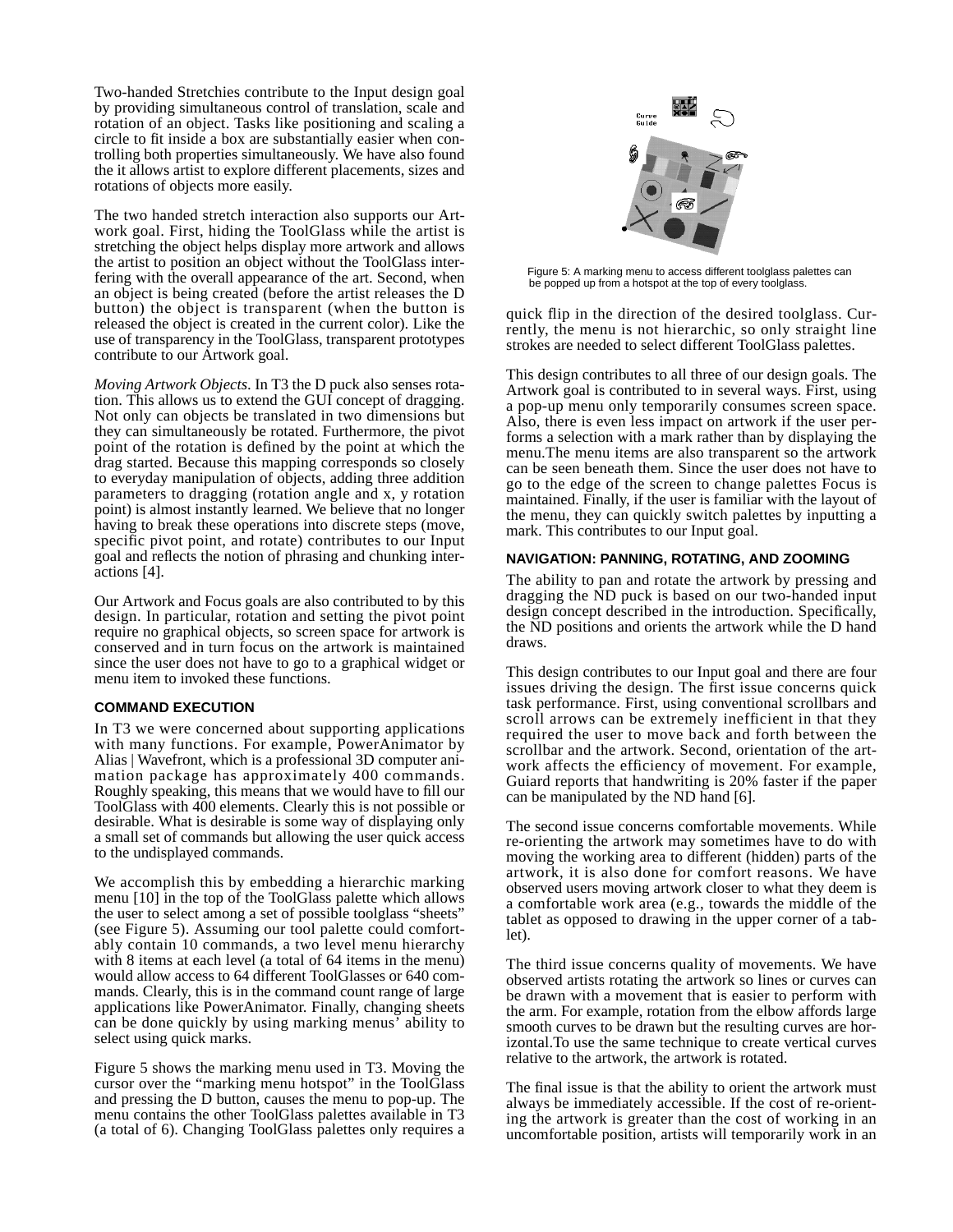uncomfortable position. This is why we dedicated a button to orienting the artwork.

By providing a physical device to control panning we eliminate the need for graphical scrollbars. This contributes to the Artwork goal since standard scroll bars along the side and bottom of the application window consume about 6% of the window's space. Further screen realestate is saved by not requiring graphical gadgets for rotating and zooming the artwork.

The disadvantage is that these features are not self-revealing. That is, there are no graphical elements that suggest and remind the user how to accomplishing scrolling, rotating and zooming. In general, using graphical elements to reveal functionality to the user has been the backbone of the success of GUIs. However, our approach has been, rather than making T3 "walk-up-and-use" we assume that a new user must be given a small amount of instruction to define the "fundamentals" before beginning to operate the interface. The key observation here is that the "fundamentals" then do not have to be self-revealing and hence we can design these interactions to contribute to our three design goals.

Finally, having a physical device to control panning, rotating and zooming the artwork contributes to our Focus goal. The user does not have to divert attention from their artwork to a scroll bar or other graphical widget to pan, rotate or zoom. Visual focus can be (and must be) maintained on the artwork to control the operation.

## **CURVE GUIDES**

The T3 prototype supports the notion of curve guides. A curve guide is a tool that emulates the way a ruler, french curve or frisket is used in traditional paper-based illustrations. That is, the curve guide is a "controlling element" or "dynamic constraint" that is mostly managed by the ND device and is used in conjunction with ink generation tools being controlled by the  $\tilde{D}$  hand. This two-handed interaction technique facilitates the production of curves.

In T3 we have defined a set of french curves and customized curves that can be used as a curve guide. Each curve resides on a toolglass sheet (see Figure 6) which can be positioned and rotated with the ND device. A scale widget on the toolglass sheet allows the entire sheet (i.e., curve) to be scaled. Note that all three affine transformations (position, rotation and scale) can be performed at the same time. After the toolglass sheet has been positioned, the D device is used to lay down ink by running the ink cursor along the



contour of the curve. The inking cursor is automatically snapped to the contour of the curve.

This two-handed interaction technique touches all three design goals. First, the artwork is always visible since the curve guide toolglass sheet is transparent. Secondly, the user's focus can be maintained on the artwork since the tool and artwork can be superimposed. The only diversion occurs when the user must acquire the scale widget on the toolglass sheet. Finally, Translate and rotate operations for the sheet are always available through manipulation of the input device.

# **MOVING TO THE REAL WORLD: STUDIOPAINT**

Evaluating T3 presents a challenge. Since T3 is a toy application, user testing under more realistic "real work" conditions is not meaningful. However, it is important to note the types of evaluation besides user testing that have already occurred and their value. First, prior to the construction of T3 many of the individual input techniques used in T3 have been empirically evaluated [3, 4, 5, 7, 8, 10, 11] and have shown advantage. Second, artists participated in the design of T3, so user evaluation has been intrinsic in our design process (for example, the ability to directly and fluidly pan/ zoom/rotate the artwork is derived directly from artist requests). Third, as UI designers we evaluated the paradigm. For example, can it handle a large number of functions? How much of the interface can be learned by discovery? Are the mapping of input devices to functions consistent, etc.?

User-testing under "real work" conditions would be a critical evaluation of a real application based on T3. However, building a real application from scratch with new technology is a huge task involving significant risk. We have chosen to minimize our risk by incrementally adding T3 features into an existing application and evaluating.

Hence our approach is incremental and iterative (i.e., T3 prototype, portions of T3 into an appropriate existing application and eventually a whole application based on T3). What we describe in the remainder of this paper is the increment from prototype to portions of T3 in a real product. It is also critical to note that the process of trying to integrate portions of T3 into an existing application is in itself a realistic and valuable design evaluation. While this is not a replacement for user testing it is a valuable metric on the road to user testing, and is the subject of the remainder of this paper.

The application chosen was StudioPaint, a high end paint system aimed at replacing paper based illustration in design studios. StudioPaint suited our needs because the focus on quality of interaction is particularly important. Typical users have little or no training with conventional GUIs and are ready to switch back to paper if they feel the product does not suit their needs. StudioPaint also had some interesting features from an experimental point of view. For instance, it had been designed not to use any modal dialogues.

However, integrating T3 functionalities into an existing and widely used program involved compromises. From the technological point of view, some features could not be implemented. For example, it was impossible StudioPaint to rotate the artwork in real time, so we had to drop that functionality rather than providing lower quality interac-Figure 6: Curve guide on a toolglass sheet.<br>
tion. We also couldn't use our custom two tablet configura-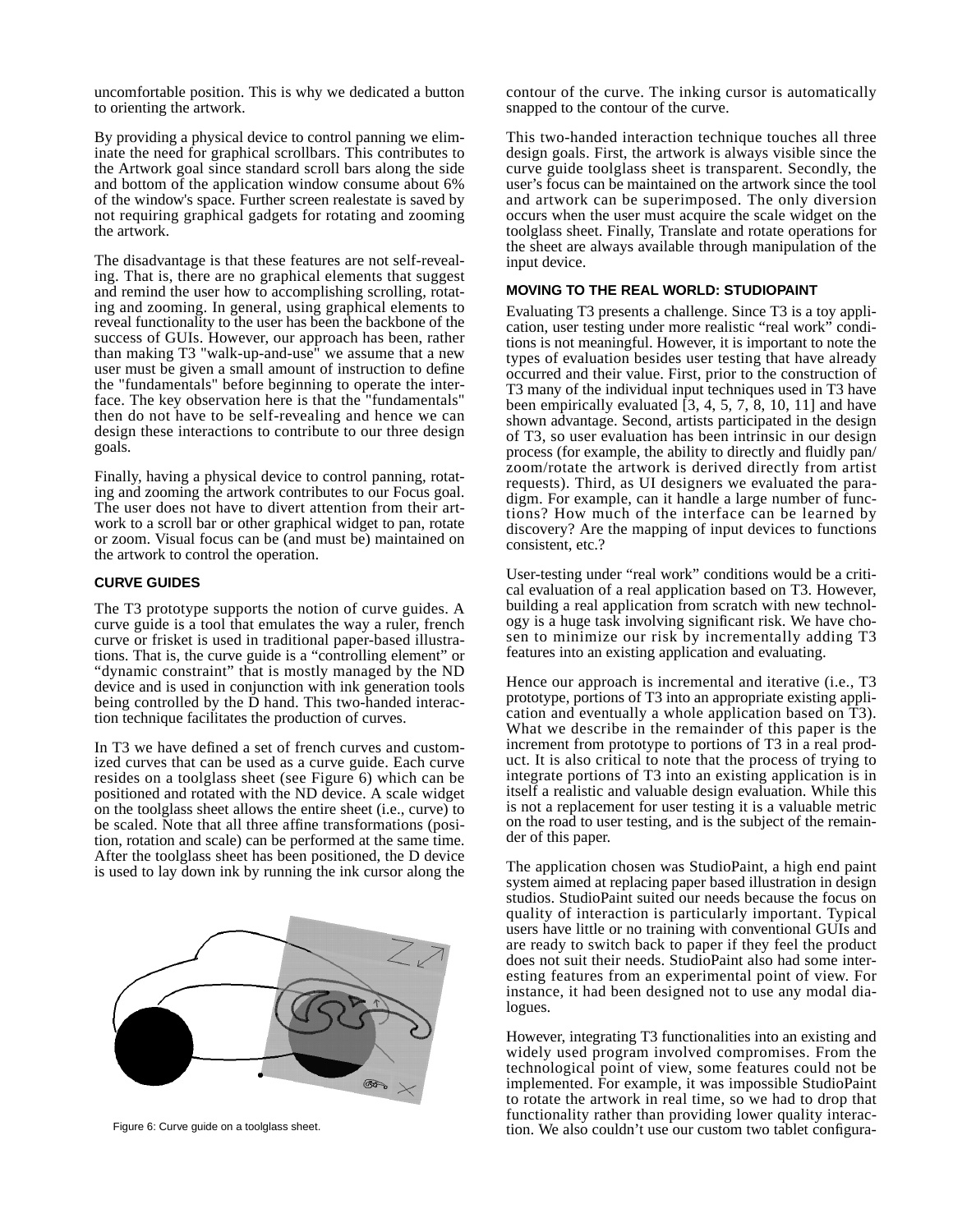

Figure 7: Typical setup for StudioPaint: the usual interactors: menus and palettes are present, but mostly to convey status infor-mation. Most of the workspace is used for the artwork.

tion. Fortunately, most StudioPaint users have commercially available Wacom tablets. With these we could sense both a puck and pen but rotation was not available.

Finally, the biggest challenge is to provide a smooth transition between the conventional GUI that users already knew and the new T3 paradigm. We had to preserve all the traditional widgets, while allowing the user to evolve toward the T3 paradigm at their own pace. To allow a user to maximize their artwork, UI widgets such as scribblers, menus bars and tool palettes could be removed from the display with a single command selection, and the setup is saved across sessions. Figure 7presents the typical setup most artists use when drawing with StudioPaint.

In hindsight, these limitations justified the need for our T3 prototype. If we had tried to implement the paradigm in StudioPaint directly, we would have missed exploring some of the paradigm's most powerful and interesting features.

#### **StudioPaint interface controls**

The control portion of the interface (menus, palettes and scrollbars) had to be replaced by their T3 equivalents. However, we had to make sure we would provide enough functionality right from the beginning for users to accept and evolve towards the proposed workflow. For instance, the ND hand was usually placed on the keyboard to issue hotkey commands. Requiring the same hand to control the puck introduces a competition between the puck and keyboard for the ND hand. The puck will win this competition only if the frequently used commands available from the keyboard are also available from the puck. To accomplish this, we had to make our first compromise: the ND hand device would make use of three buttons instead of one. This worked as follows:

- **•** The left button is used to invoke global commands: it acts as a modifier allowing the D hand to access a marking menu that contains most of the functionality of the main menu bar. As described earlier, marking menus can be accessed as rapidly as keyboard hotkeys.
- **•** The right button functions like the original T3 ND button: it allows navigation by panning the artwork with the ND hand. This removed the need for scrollbars in Studio-Paint.
- **•** The middle button provides access to the tool palette. A customizable palette called "the shelf" can hold various

objects, like brushes, colors, curve templates and clipboards. This palette can be made semi transparent to reduce obtrusiveness. Pressing the third button makes it appear nearby the current position of the pointer, so the D hand can rapidly "dip" in the palette to choose items (see Figure 12).

An obvious alternative to additional puck buttons would be a toolglass sheet to replace keyboard commands. However, a combination of problems discouraged us from implementing toolglass sheets:

- It required a complex rework of the user interface software architecture.
- **•** In a paint program, click-through tools, the main features of the toolglasses are of little use: it is rather unlikely that an artist will use a "click-through brush" or a color by selecting it and then directly start drawing. In general, the artists need to rehearse their gestures before actually inking the drawing.
- **•** Artists found Curve Guides much more interesting than generic toolglasses.

#### **StudioPaint curve guides**

Our implementation of curve guides in StudioPaint is much more sophisticated than in T3. StudioPaint curve guides are called "sweeps" which is a term used in design studios. The sweeps in StudioPaint can be created with the set of standard drawing tools, similar to a MacDraw editor. The user can create and editing shapes like rectangles, splines and ellipses and then transform these shapes into sweeps. Like the T3's curves guides, a sweep becomes attached to the ND hand and can be moved around on the artwork. However, it cannot be rotated. To compensate for this sweeps have manipulation handles (see figure 8). When the D hand grabs a handle of a "sweep", two opposite corners of the bounding box for the sweep become attached to either hand, and the user can move, scale and rotate these shapes with a "two-handed stretchies" style of interaction.

*Snapping Sweeps.* Like in T3, sweeps can be used to control precisely the path of the ink while brushing freely along a curve. When used with varying thickness or opacity brushes, this allows the artist to give a more lively character to their drawing, while "snapping" to very precise outlines (see Figure 9). Finally, Sweeps can be stored on Studio-Paint's shelf, allowing the user to build their own sets of reference curves.

*Masking Sweeps.* Sweeps can also be used as a moving mask which artists commonly refer to as a "frisket". Artist report seldom using a real airbrush without some sort of mask that allows them to produce "sharp edge" effects. The



Figure 8: A curve guide in StudioPaint. The four handles in each corner allow the guide to be scaled and rotated. Like T3, there is a hotspot for a marking menu (shown poppedup).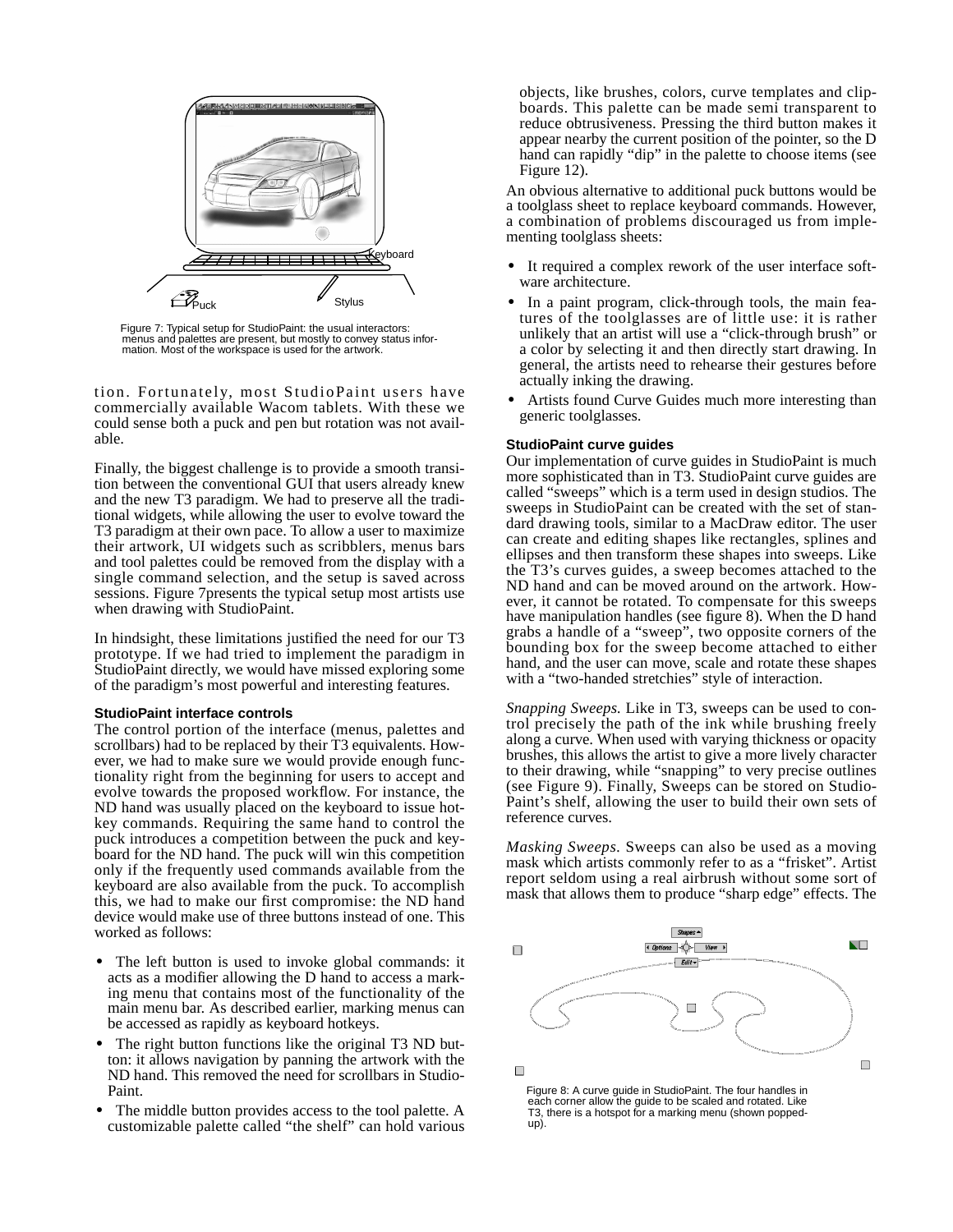

Figure 9: Brushing along a curve guide. The spline above the car was placed along the upper edge of the car and used to trace along the guide, with repeated, varying width brush strokes.

"frisket" is usually held in the ND hand, and moved freely to block the spray paint from the paper. This is used to create various graphic effects (see Figure 10). Other paint programs, like Photoshop, usually provide these masking features, but because they make use of only one continuous input device, they can't provide the seamless interaction available with paper-based tools. StudioPaint's sweeps, however, begin to emulate the fluidity and spontaneity of real airbrushes.



Figure 10: A masking sweep. An airbrush was applied with the french curve masking the bumpers of the car. Note the "hard edge" effect produced by the mask.

*Combination Sweeps* Finally, the combination of both snapping and masking introduces novel graphical effects that cannot be produced with paper based illustration, and would have been previously tedious to achieve with a paint program. As shown in Figure 11, a hard edge can be drawn easily along a smooth predefined path, to produce a glowing effect. These would have required multiple masking effects, and cautious stroking if sweeps were not available. However, one simple stroke is required when using a sweep.



Figure 11: Brushing along a curve guide with a mask set up: the resulting effect, that of a hard edge which follows exactly a given contour, is very difficult to produce with a real airbrush.

*Marking Menus.* Like T3, sweeps have a marking menu embedded in a hot spot at the top center of the sweep's bounding box (see Figure 8). While the marking menu can be used to change to another shape of sweep (like T3), in addition to this it is used for commands that apply to the current sweep. For example, there are menu items to turn masking and snapping on and off, and to copy the currently selected geometry into the sweep. In all, there are 12 menu items that affect the current sweep.

An obvious design alternative would be to have the 12 buttons displayed on the sweep itself instead of 12 menu items. However, there were three major reasons for not doing this. First, adding buttons creates screen clutter. Second, the artist would have to be careful while inking along the sweep not to accidentally click on a button. Finally, since a sweep can be an arbitrary shape, it was complicated to always find a good place to put the buttons.

#### **Pragmatics of two-handed input in StudioPaint**

In T3 we supported both left handed and right handed artists by simply having the user explicitly specify a preference. In StudioPaint we discovered that many times artists work together at the same workstation taking turns working on the artwork. In this case, having to explicitly set the handedness was irritating and quickly fell into not utilizing the ND puck.

To overcome this problem, we developed a method for automatically detecting the handedness of a user and to instantly reconfigure StudioPaint. Because we use a puck and a stylus, relative device positions can be detected and are assigned respectively to the non-dominant and the dominant hand. Then, we can infer the handedness of the user. We use this information to choose where to pop-up palettes or which anchor points to use when doing "two-handed stretchies" editing. Figure 12 shows an example.



Figure 12: The "shelf" tool palette is popped nearby the cur rent cursor location when the user depresses the middle puck button. The palette disappears when the button is released. Note the implicit detection of the user's preferred hand.

In T3, we used a separate tablet for each hand. In Studio-Paint we used a single tablet and we encountered the problem of the two hands (or the pen and puck) occasionally colliding with one another when drawing along a sweep. To cure this problem, we offset the attachment of the puck to sweep such that the perimeter of the sweep does not overlap the footprint of the puck. Because we can automatically detect handedness, we can intelligently offset the puck. For example, for a right handed person the sweep is offset to the right and above the puck. For a left handed person the sweep is offset above and to the left.